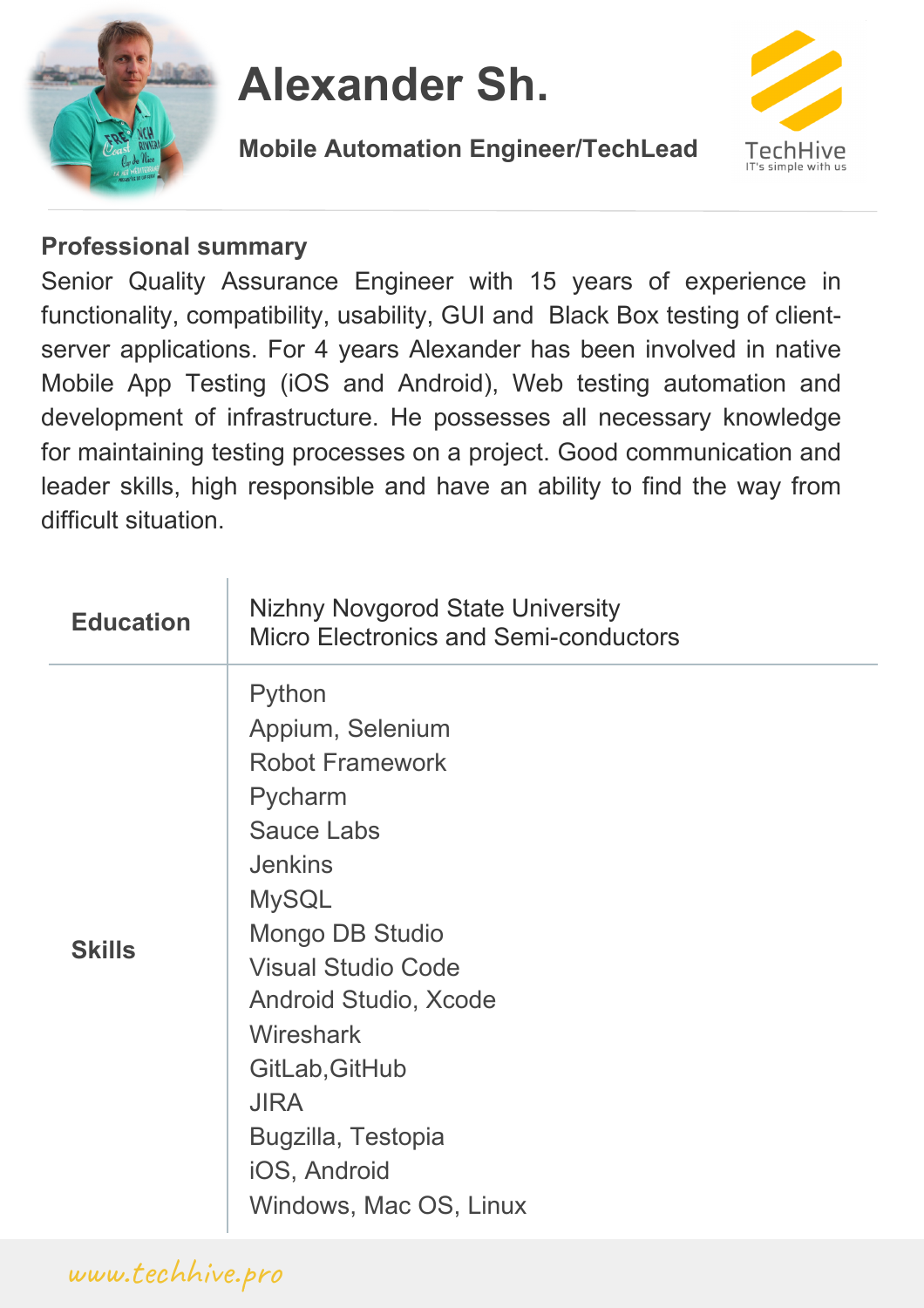| <b>Project</b>      | <b>HILTI</b>                                                                                                                                            |
|---------------------|---------------------------------------------------------------------------------------------------------------------------------------------------------|
|                     | Cloud-based (Web+Mobile) engineering system                                                                                                             |
| Period              | Feb $2020 - now$                                                                                                                                        |
| Role                | <b>Test Automation Engineer</b>                                                                                                                         |
| <b>Technologies</b> | Appium, Selenium, RobotFramework, Python,<br>Jenkins, Gitlab, Android Studio(Emulators),<br>Xcode(iOS), Jira, SauceLabs - cloud real-device<br>provider |

- Architecture of the most effective test automation approach, automation coverage planning;
- Development of cross-platform and mixed automated tests: Robot Framework + Appium(Mobile App) and Selenium(Web);
- Parallel execution setup, Sauce Labs device cloud solution integration;
- Automation regression execution, results analysis and reporting on release basis;
- The most effective test automation approach was found and proposed to customer;
- Setup automation process for project. About 70% of manual tests were automated.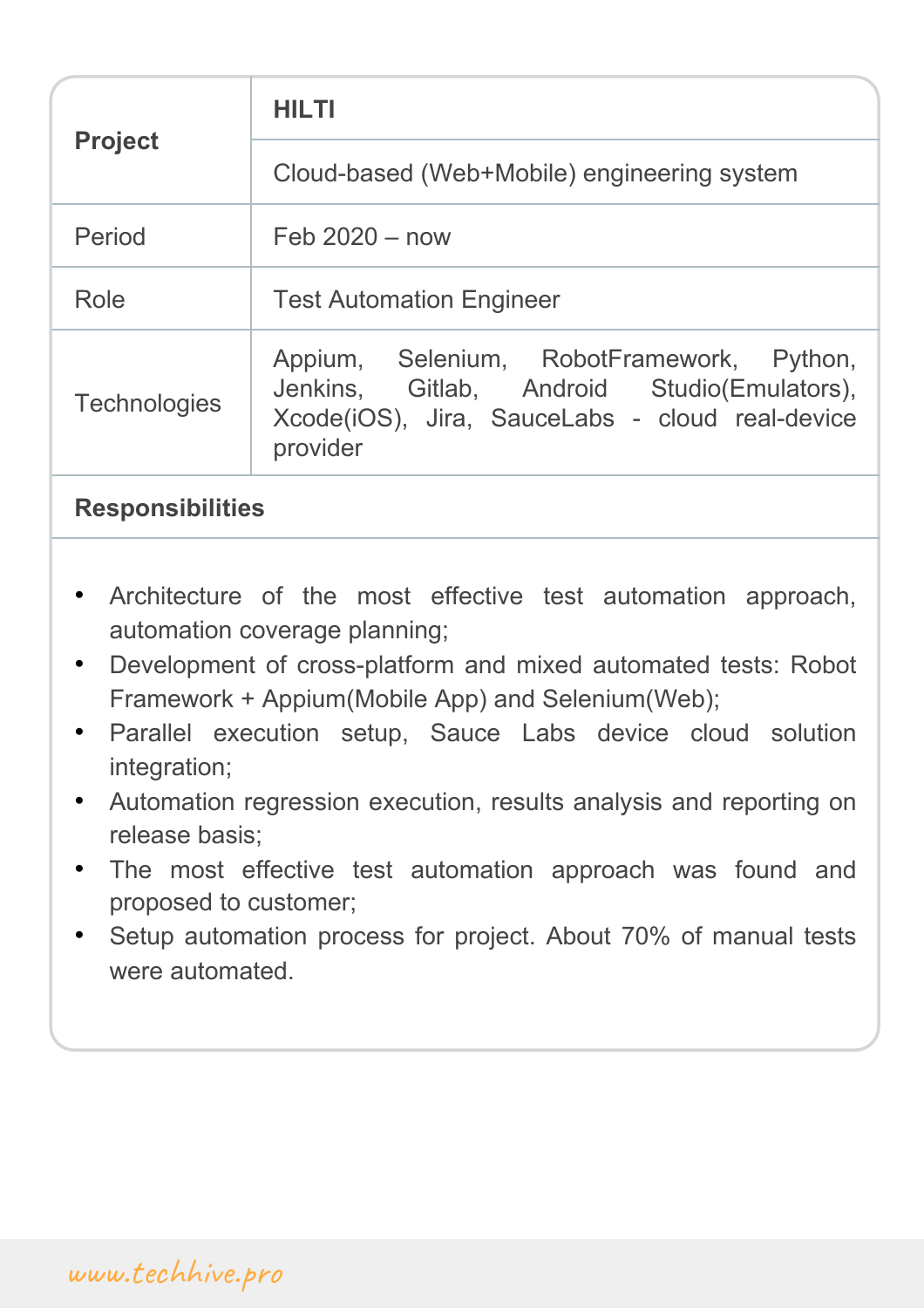| <b>Project</b>          | <b>INTEL</b>                                                |
|-------------------------|-------------------------------------------------------------|
|                         | Machine learning solutions (neural models and<br>framework) |
| Period                  | Nov 2018 – Feb 2020                                         |
| Role                    | <b>Team Leader</b>                                          |
| <b>Technologies</b>     | Python, GitLab, Jenkins, Pycharm, Mongo DB, Jira            |
| <b>Responsibilities</b> |                                                             |

- Customers' RnD team collaboration;
- Team support, task distribution, reporting;
- Architecture and UI development for data analysis Web tool (backend on Python);
- Automation of results analysis and reporting ;
- Code review of automation scripts (Python) and Web data analyzer tool;
- Manual execution of neural models testing released by customer.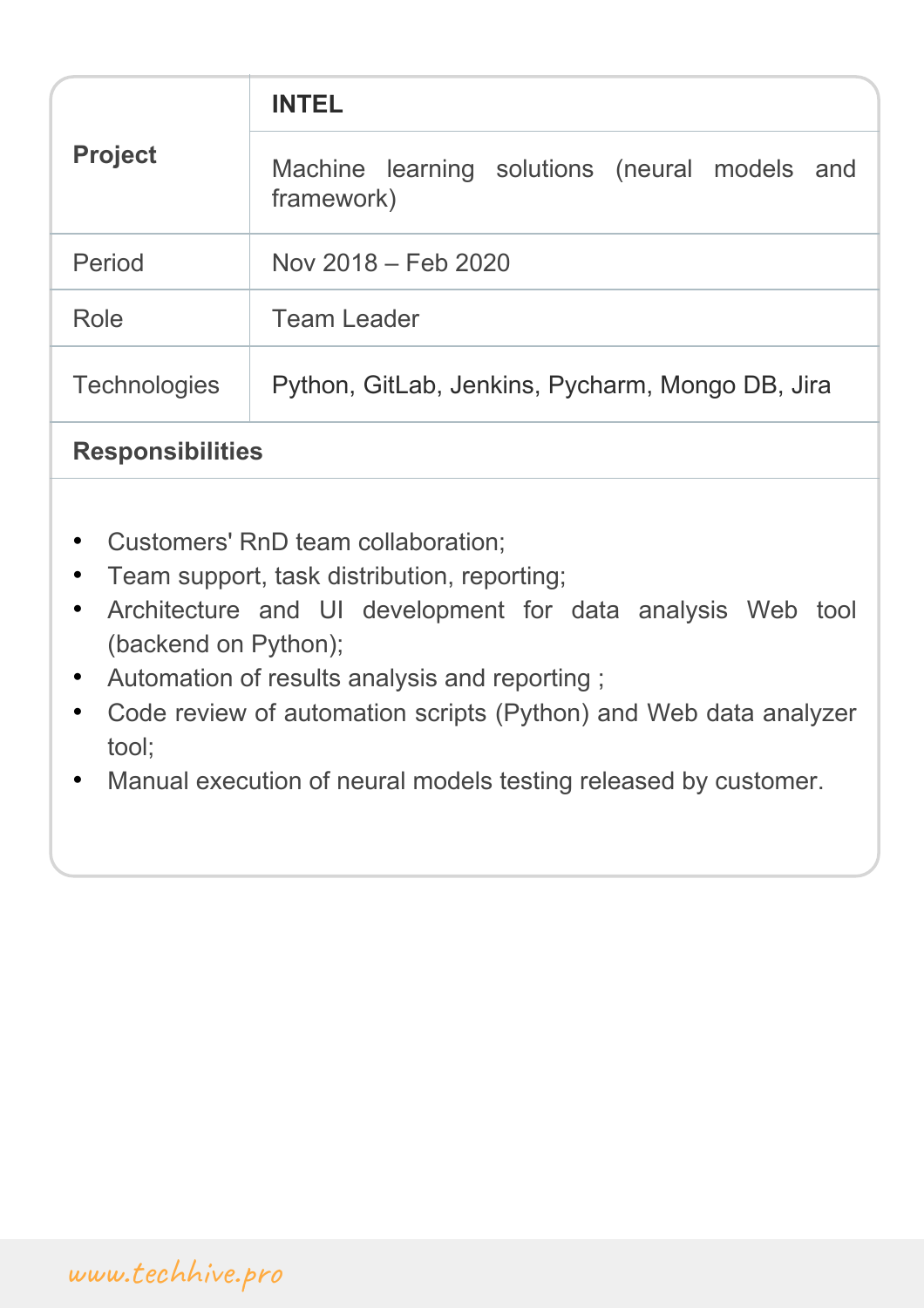| <b>Project</b>      | OOMA                                                                                                                                                 |
|---------------------|------------------------------------------------------------------------------------------------------------------------------------------------------|
|                     | SIP client mobile app (iOS, Android) provides<br>telecommunication/telephony services                                                                |
| Period              | Sep 2013 – Nov 2018                                                                                                                                  |
| Role                | <b>Test Automation Engineer</b>                                                                                                                      |
| <b>Technologies</b> | RobotFramework, Appium, Jenkins, Perforce(P4),<br>Mongo DB Studio, Wireshark, Network conditions<br>emulator, Linux, Android/iOS, SIP, Bugzila, Jira |

- Development of cross platform test cases for mobile app testing (Android/iOS) in Robot Framework + Appium;
- Integration of automatic tests to CI (continuous integration) using Jenkins with automatic marking results in Jira and next autoreporting by е-mail;
- Setup automation process for project. About 30% of manual tests were automated;
- Code review:
- Test plans analysis and adaptation for test automation;
- Estimation for test development;
- Manual testing of all functionality.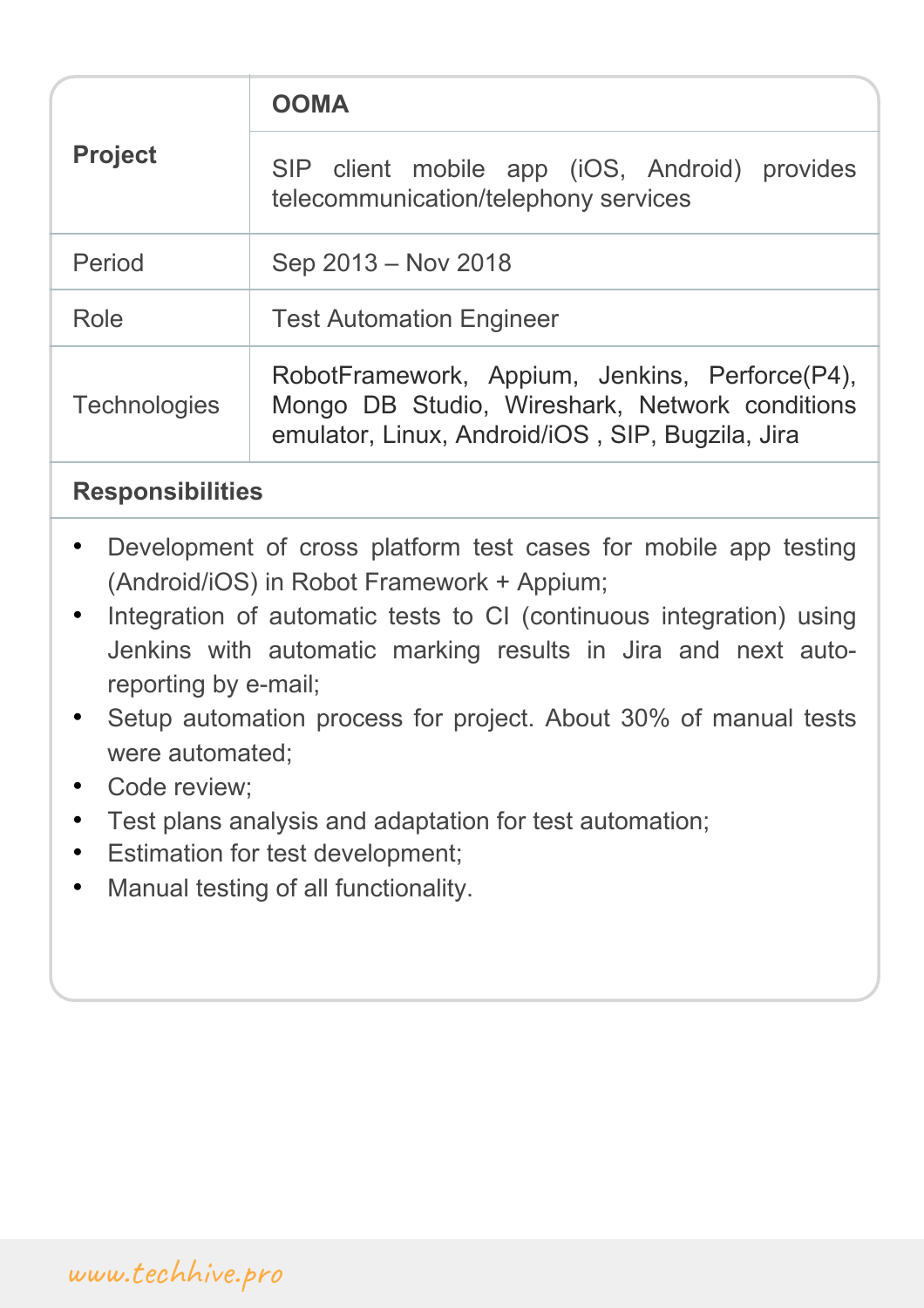| <b>Project</b>      | <b>Networks In Motion / Navigation App</b>                                                                                                                                                                                                                      |
|---------------------|-----------------------------------------------------------------------------------------------------------------------------------------------------------------------------------------------------------------------------------------------------------------|
|                     | Navigation software on mobile for customer that<br>provides LBS solution including such features as<br>local search, navigation with 3D cities, traffic, billing,<br>geocoding, Ads, etc. on different mobile platforms<br>Android, iOS, BREW, J2ME(Blackberry) |
| Period              | Sep 2009 - Nov 2013                                                                                                                                                                                                                                             |
| Role                | <b>Team Leader</b>                                                                                                                                                                                                                                              |
| <b>Technologies</b> | Mobile platforms: Android, iOS, BREW,<br>J2ME(Blackberry), Bugzilla/Testopia, Perforce(P4) -<br>version control system, Wireshark, Network<br>conditions emulator, GPS emulation, Android Studio<br>(Emulators)                                                 |

- Test team leading: task distribution, bugs analysis (bug scrub meetings), reporting of testing status;
- Manual Testing of GPS navigation software on different smartphone devices/mobile platforms (Android, iOS, BREW, J2ME (Blackberry));
- Manual UI testing, client-server testing, test drive field testing
- Test cases/test plans creation;
- Bug reporting and verification: Bugzilla;
- Being in business trip got great work experience with design, product management and requirements teams;
- Was responsible to prepare builds and documentation for the external testing.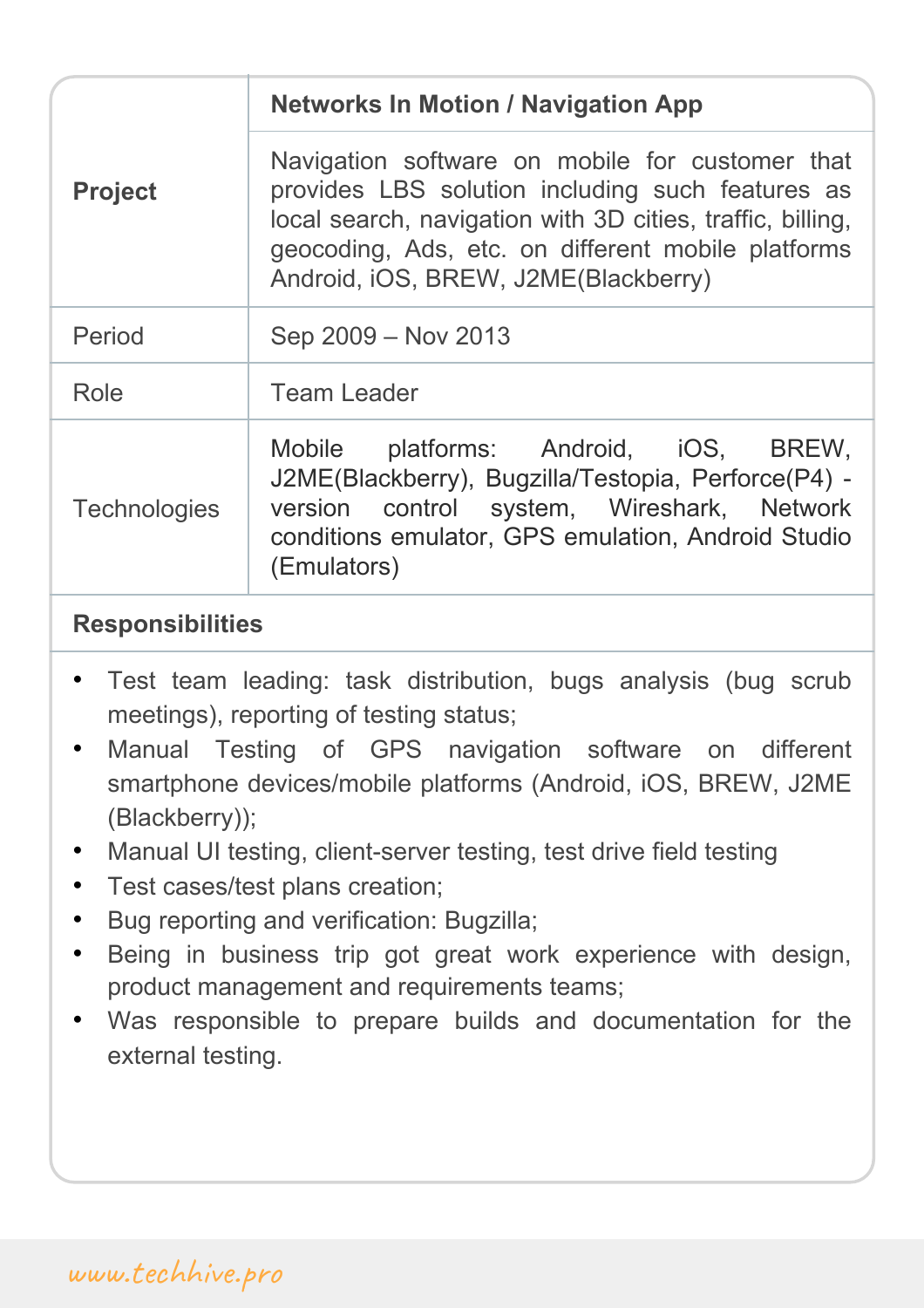| <b>Project</b>      | Awaya                                                                                   |
|---------------------|-----------------------------------------------------------------------------------------|
|                     | IP Desktop and soft VoIP phones firmware                                                |
| Period              | Nov 2008 - Aug 2009                                                                     |
| Role                | <b>Test Leader/Test Engineer</b>                                                        |
| <b>Technologies</b> | Windows Mobile 5.x/6.x, Bug tracking: Clarify, SL1,<br>Radius, network tools, Wireshark |

- Sanity and full manual testing of new firmware for Nortel desktop phones, Softphone (PDA, Smartphone based on Windows Mobile 5.x/6.x platform);
- Test cases/test plans creation;
- Bug tracking;
- Test Lab configuration;
- Created and maintained Test Laboratory easy-usable as for testing/bug verification as for designer's sophisticated scenarios.